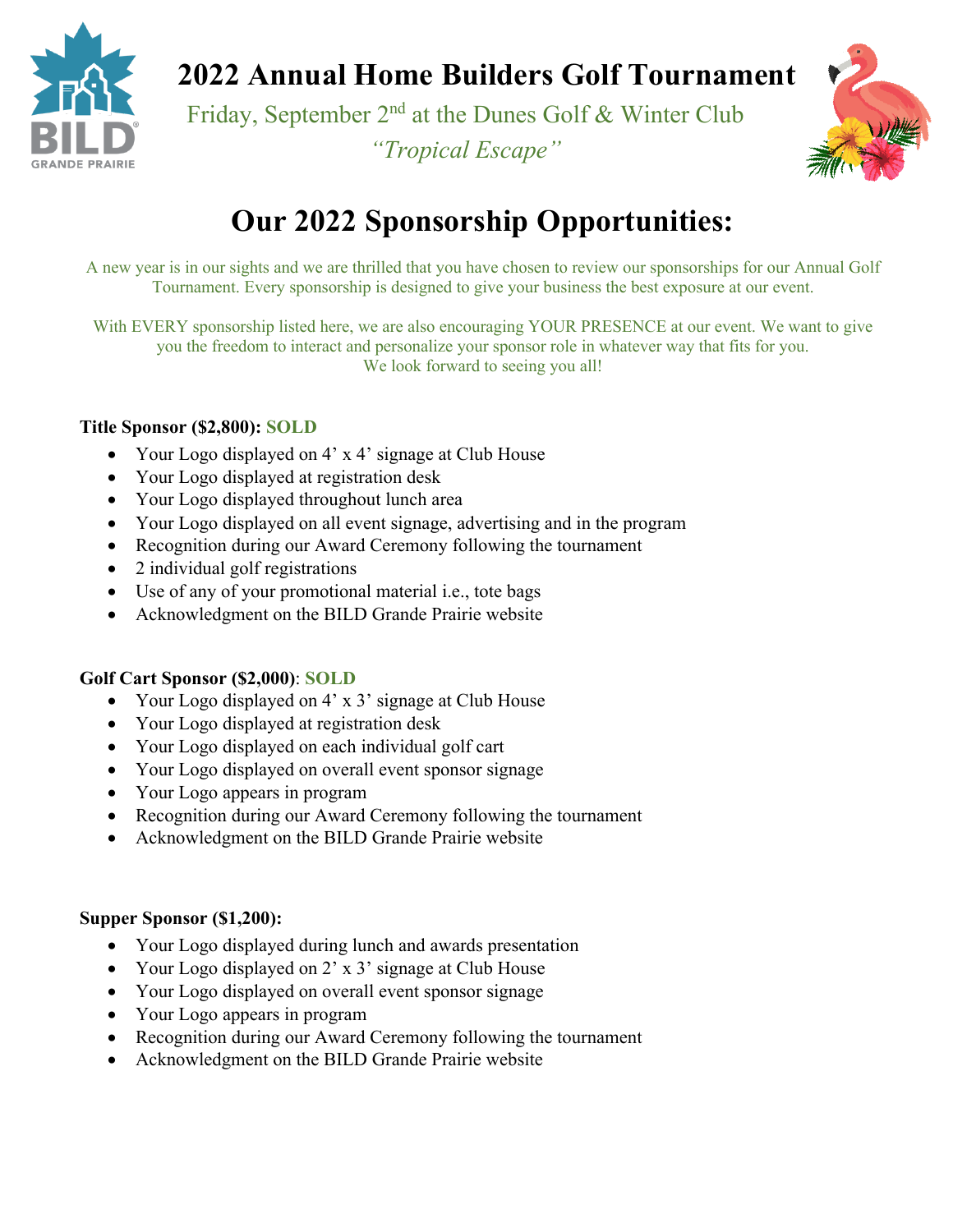### **Mulligan Sponsors (\$1000): SOLD**

- Your Logo displayed on shared 2' x 3' signage at Club House
- Your Logo displayed on at registration desk
- Your Logo displayed on overall event sponsor signage
- Your Logo appears in program
- Your Logo on Mulligan Tickets
- Recognition during our Award Ceremony following the tournament
- Acknowledgement for Grand Prize draw
- Acknowledgement on the BILD Grande Prairie website

#### **Registration Sponsor (\$800): SOLD**

- Your Logo displayed at registration desk
- Your Logo displayed on 2' x 3' signage at Club house
- Your Logo displayed on overall event sponsor signage
- Your Logo appears in program
- Recognition during our Award Ceremony following the tournament
- Acknowledgement on the BILD Grande Prairie website

#### **Golf Ball Sponsor (\$850)**

- Included in all Gift Bags provided to each individual golfer
- Company Name on each individual Golf Ball
- 2 x 2 signage at registration area greens

#### **Hole Sponsors (\$400 per hole with minimum prize value of \$100+): \$600 if we provide the prize (See list of ideas below).**

- Our theme is "Tropical Escape". With this sponsorship we want you to get creative and involved at the hole of your choice by creating an escape to paradise. This is an interactive opportunity to engage with our golfers at the Tee Box. All ideas are welcome.
- This sponsorship has two options:
	- <sup>o</sup> **\$400 per hole** = you choose your hole # and provide your own prize. (Prizes must have a minimum cash value of \$100+. Beverages are also welcome)
	- o **\$600 per hole** = you choose your hole # and we provide the prize
- Additional Hole in 1 sponsorship also available. Please ask for details.
- Your company name 2' x 2'signage at Tee Box & your presence encouraged
- Your company name on overall event sponsor signage
- Your company name in program
- Recognition during our Award Ceremony following the tournament
- Acknowledgement on the BILD Grande Prairie website

#### **We look forward to hearing any other ideas you may have!**

For this year's theme "Tropical Escape", we encourage all things tropical! Escape a day of work with straw hats, Hawaiian shirts, umbrella drinks & anything else that would inspire you escape and dream of paradise!